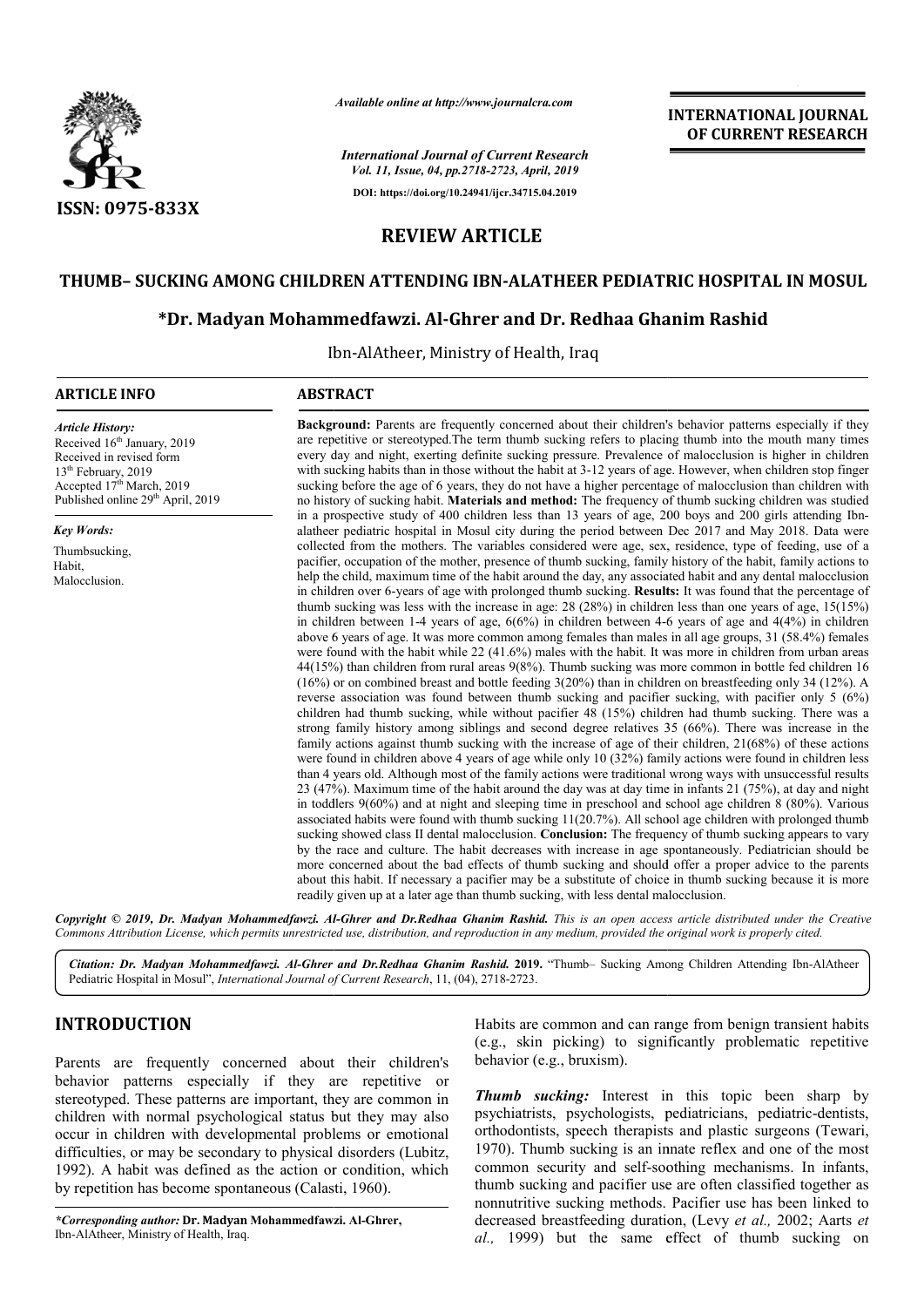breastfeeding has not been reported (Aarts *et al.,* 1999). In some studies, combinations of the use of pacifiers and thumb sucking have been reported to lead to decreased breastfeeding. (Levy *et al.,* 2002; Aarts *et al.,* 1999). Pacifier use has been documented to be protective against sudden infant death syndrome (SIDS) in children younger than six months and was included in the 2005 American Academy of Pediatrics SIDS guideline update; (American Academy of Pediatrics Task Force on Sudden Infant Death Syndrome, 2005). However, there have been few studies advocating thumb sucking as an equally preventive measure against SIDS. The incidence of thumb sucking among children decreases with age, and most children spontaneously stop thumb sucking between two and four years of age. Thumb sucking is normal in infancy and toddlerhood. Like other rhythmic patterns of behavior, thumb sucking is self-soothing (Colleen *et al.,* 2011). Ultra sound observation of fetus from 15 weeks to term revealed a marked bias for sucking the thumb of the right hand (Hepper, 1991). Most of pediatricians, psychologists and orthodontist agree that thumb-sucking habit is considered as a normal phenomenon that typically starts in the early infancy (Christensen, 2005; Peterson, 1982). Most of the children stop the habit by the age of 4-6 years because of their activities turn to a more mature form of behavior (Peterson, 1982). The etiology of thumb sucking is not well known and has been related to psychoanalytic theory and the learned behavior, the later has been increasingly supported by clinical research and effective treatments (Macena, 2009).

*Thumb sucking and its effect on dentition:* Normally about two-third of such habits are self-limiting by the age of 4-5 years with no long-term consequence (Popovich, 1973) Prolonged thumb sucking alters the functional equilibrium between tongue and orofacial musculature (Dentistry, 2005) and lead to narrowing of the maxillary arch, resultant posterior crossbite and sometimes can also lead to simple anterior open bite (Farsi, 1997). Prevalence of malocclusion is higher in children with sucking habits than in those without the habit at 3-12 years of age. However, when children stop finger sucking before the age of 6 years, they do not have a higher percentage of malocclusion than children with no history of sucking habit (Macena *et al.,* 2009).

*Influence of thumb sucking on peer social acceptance:* The risk of reduced social acceptance should be added to the list of potentially harmful effects of chronic thumb sucking in school age children, these children were rated as significantly less intelligent, happy, attractive, likeable, and fun and less desirable as a friend, playmate, seatmate, classmate, and neighbor than when they were in the non-thumb sucking pose (Friman, 1993).

*Prolong thumb sucking and speech:* Speech defects are common occurrence of school age children with thumb sucking habit. Related to the inability to effect an oral seal for swallowing is the difficulty of adequately pronouncing the constants, T and D, where the tip of the tongue is placed behind the incisor teeth. These children talk with a marked lisp, which disappears when the dental malocclusion is corrected (Curzon, 1974).

## **Treatment of thumb sucking**

*Pediatric treatment:* Unfortunately, the pediatrician has little time to address behavior problem in the average well-child visit (Reisinger, 1980). Treatment that require extensive explanation limit the time the pediatrician has to evaluate the child and family's emotional status (Friman, 1986). For the pediatrician presented with concerned parents, the advice he can give will depend upon the age of the child. In the every small infant, it must be determined that the baby is getting enough nursing to satisfy the need for oral gratification. If necessary, a pacifier may be prescribed and in particular the Nuk-sauger teat, which is designed to reproduce the nipple of the human breast, in contrast to the round symmetrical feeding teat usually used. A pacifier is far more readily given up at a later age than thumb sucking. Should a child present with a finger-sucking habit under the age of 3 years, the parent should be advised to ignore the habit entirely and not focus attention on it. It should be pointed out that finger-sucking is normal in a large percentage of infants and that in all probability the habit will be voluntarily given up by the age of 4 years. It is imperative that the parents cease to be overanxious.

By the age of 4 years some concern should be expressed if the habit persists and in particular if it is continuous throughout the day (Al-Hussyeen, 2009). The parents role in the correction of an oral habit is important . parents are often overanxious about the habit and its possible effects. This anxiety may result in nagging or punishment that often creates a greater tension and intensification of the habit (Al-Hussyeen, 2009). According to Friman P.C. et al. the use of aversive taste treatment by application of a commercially available, bitter tasting material resulted in complete elimination of thumb and finger sucking who suggest that the children younger than 4 years of age should not be treated (Friman, 1986). If thumb sucking associated with other habits e.g. trichotillomania or object attachment. The treatment of a covering habit "Thumb sucking" can be an effective treatment of these associated benign habit disorders (Reisinger, 1980; Friman,1986).

*Dental treatment:* Children of school age and still sucking are in definite need of corrective treatment and should be referred as soon as possible to a pedodontist or orthodontist. Dental treatment will largely consist of correction of any existing displacement of the incisors by appliances that at the same time will be designed to break the habit (Curzon, 1974). Corrective appliances for oral habits are indicated only when the child wants to discontinue the habit and needs only a reminder to accomplish the task (McDonald, 1994).

*The aim of the study:* To assess the frequency of thumb sucking in children less than 13 years of age attending Ibnalatheer pediatric hospital in Mosul city.

# **MATERIALS AND METHOD**

## *Materials*

A prospective study of 400 children less than 13 years old attending Ibnalatheer pediatric hospital in Mosul city during the period between 15th of December-2017 to 15th of May - 2018. The collection of the sample done randomly from children attending Ibnalatheer pediatric hospital either as in patients, out patients, or occasionally as a relatives of other in patients. Those in patients with chronic illnesses were excluded from the study, e.g. those with thalassemia, leukemia, diabetics mellitus, chronic malnutrition … etc.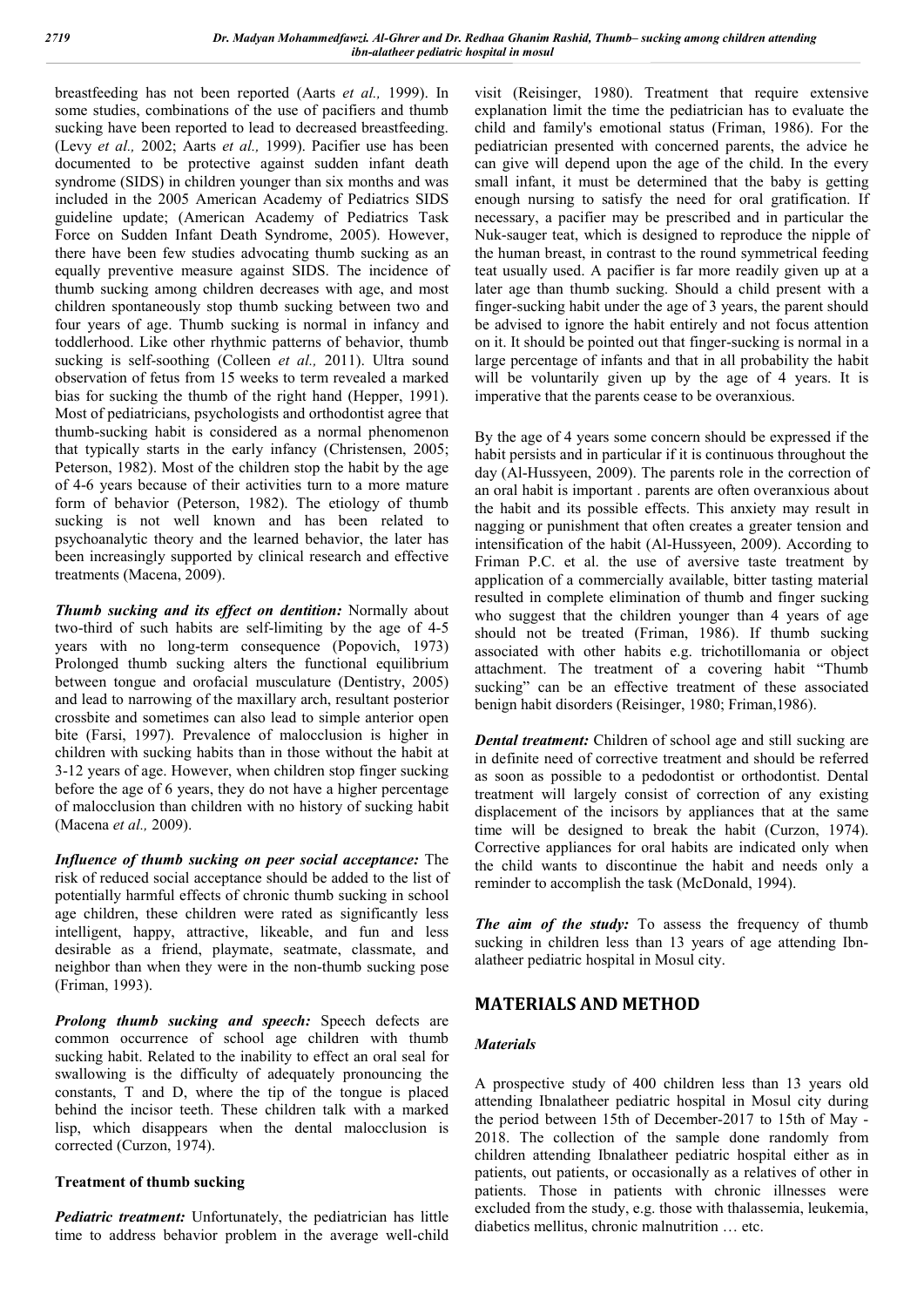The sample taken were divided into 4-age groups each age group contain 100 child, 50 male and 50 female. These age groups were:

- A-less than one year old.
- B-Between one year and 4year old.
- C-between 4year and 6years old.
- D-between 6years and 12 years old. Table (1)

Questionnaires were directed to the mother. The data collected from each child was recorded on a special data sheet to be analyzed later (Appendix: Data sheet). One child who develop thumb sucking at hospital was excluded, so only children with thumb sucking before admission to hospital was included in this study. Only predominant thumb sucking was included in the study as positive, while nonspecific digit or other fingers sucking were excluded and considered as negative. All children in the age group-D i.e. 6-12 years old with positive children in the age group-D i.e. 6-12years old with positive thumb sucking after proper examination for any dental malocclusion, open bite, protrusion of the maxillary incisor and insertion of the lower lip behind the maxillary incisors, were referred to Orthodont unit at Annor center for dentistry for proper dental management.

## **RESULTS**

**Out of the 400 children involved in the study:** Thumb sucking was seen in 53 children which represent 13.25%, (table-2). Thumb sucking decreased with increase in age: 28 (28%) children less than one year of age. 15(15%) children between 1-4 years of age. 6 (6%) children between 4-6 years of age. 4 (4%) children above 6 years of age. (Table 2, Figure 1).Thumb sucking was less common in males 22(44.6%) than females 31(58.4%), (Figure 2). Thumb sucking was more common in children from urban area 44 (15%) than children from rural area 9(8%) (Table 3). Sucking was less common among children on breast feeding 34 (12%) than children on bottle 16(16%) or combined breast and bottle feeding 3(20%) (Table 4). Sucking was less common among children with pacifier sucking 5(6%) than children without pacifier sucking 48(15%) (Table-5). Children with thumb sucking 35(66%) had positive family history among siblings, cousins, parents, uncles, or aunts (Figure-3). Various types of family actions against thumb sucking were done, most of these action were traditional wrong ways as follow

- Hitting
- Slapping the hand
- Shouting
- Biting the thumb
- Cautery
- Wrapping the hand with socks
- Bandaging the hand
- Adding aversive taste and bitter substance over the thumb.
- Advice and suggestion
- Consulting pediatrician
- Make the child interested with other things.
- Pull the thumb from the mouth.

Thirty one actions were done against 86 thumb sucking children, 21(86%) actions found in the age groups C&D (i.e. above 4 years old children), 8(38%) of these actions were succeeded, while only 10(32%) actions were found in the age groups A&B (i.e. below 4 years old children), all of these

Table 1. The distribution of the sample according to sex and age

|   | Age group     | Male | Female | <b>Total</b> |
|---|---------------|------|--------|--------------|
|   | $\leq 1$ vear | 50   | 50     | 100          |
| в | 1-4 years     | 50   | 50     | 100          |
|   | 4-6 years     | 50   | 50     | 100          |
|   | $6-12$ years  | 50   | 50     | 100          |
|   | Total         | 200  | 200    | 400          |

|   | Table 2. Frequency of thumb sucking in various age group |                 |                   |                         |  |  |  |
|---|----------------------------------------------------------|-----------------|-------------------|-------------------------|--|--|--|
|   | Age group                                                | Male<br>No. (%) | Female<br>No. (%) | <b>Total</b><br>No. (%) |  |  |  |
| А | $\langle$ 1 year                                         | 13 (26)         | 15(30)            | 28(28)                  |  |  |  |
| B | 2-4 years                                                | 6(12)           | 9(18)             | 15(15)                  |  |  |  |
| C | 4-6 years                                                | 2(4)            | 4(8)              | 6(6)                    |  |  |  |
| D | 6-12 years                                               | (2)             | 3(6)              | 4(4)                    |  |  |  |
|   | Total                                                    | 22(11)          | 31(15.5)          | 53(13.25)               |  |  |  |





**Figure – 2. Frequency of thumb sucking according to sex**

**Table 3. Frequency of thumb sucking according to residence**

| Residence | Samples | Thumb sucking |
|-----------|---------|---------------|
| Urban     | 291     | 44(15%)       |
| Rural     | 109     | 9(8%)         |
| Total     | 400     | 53(13.25%)    |

**Table 4. Relationship between type of feeding and thumb sucking**

| Type of feeding           | Sample | Thumb sucking |  |
|---------------------------|--------|---------------|--|
| Breast feeding            | 283    | 34(12%)       |  |
| Bottle feeding            | 102    | 16(16%)       |  |
| Breast and bottle feeding | 15     | $3(20\%)$     |  |

Table 5. Relation between pacifier and thumb sucking

| Use of pacifier | Sample | Thumb sucking |  |
|-----------------|--------|---------------|--|
| Present         | 79     | 5(6%)         |  |
| Absent          | 321    | 48(15%)       |  |

actions were failed (Table 6). The habit was at daytime in infants 21(75%), at day and night in toddlers 9(60%) and at night and at sleeping time in preschool and school age children 8(80%) (Table 7). Thumb sucking was more among children born for house wives 17 (12.8%) than among children born to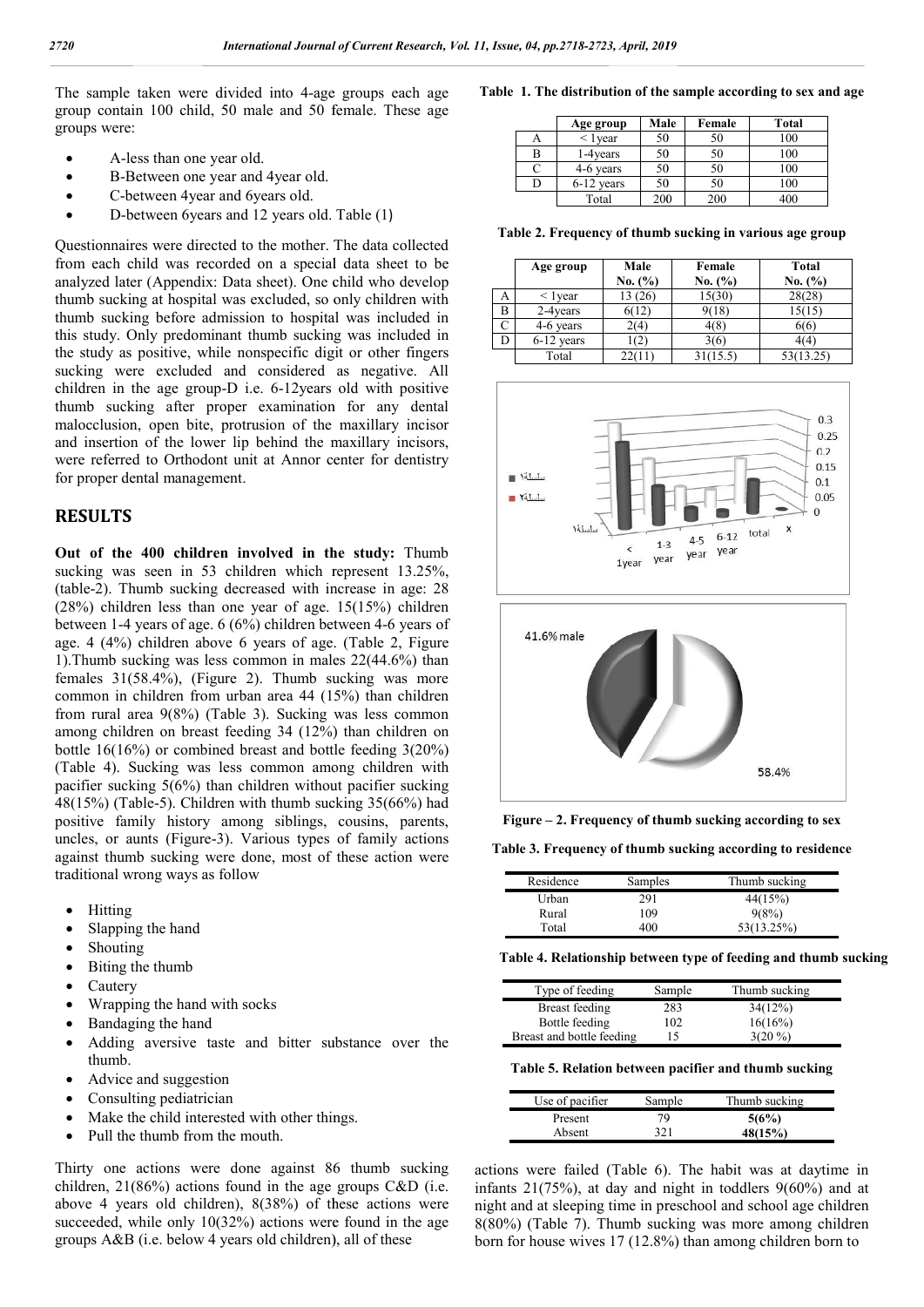**DISCUSSION**



**Figure 3. Family history and prevalence of thumb sucking**

mothers work outside the house 1(6%) (Table 8). Out of the 53 children with thumb sucking 11(20.7%) children had other associated habits these are: trichotillomania, tongue sucking, blanket sucking pulling hair of his or her mother, toes sucking, lips sucking, playing with his umbilicus. All the 4-children in the age group over 6 years of age with prolonged thumb sucking had dental malocclusion class II.

Review of literature on oral habits among children revealed wide range of prevalence existing between population, races, and countries, and it is believed to be influenced by various factors, such as gender, rank of the child in the family, feeding methods, socioeconomic status, maternal age, maternal occupation, and education (AL-Hussyeen, 2009). The frequency of thumb sucking habit appears to vary by the race and culture, this is in consistence with Curzon (Curzon, 1974). Different studies were done about prevalence of thumb sucking among children in different countries, these studies gives different result (Table 9). With the increase in age the prevalence was lower in all age groups, this is in consistence with Zadik (1977) (Table 2, Figure 1). The frequency of thumb sucking among males were less than that among females, similar findings seen by Baalack *et al.* (1971) in Sweden. While it was more in males than females in Sarkar study (Sarkar, 1992) in India. So the frequency of thumb sucking according to sex is different between different cultures (Table 9).

**Table 6. Number of family actions against thumb sucking in various age groups and its results**

| Age group     | No. of thumb sucking | <b>Family action</b> | <b>Success rate</b> |
|---------------|----------------------|----------------------|---------------------|
| $\leq$ 1 vear | 28                   | 4(14%)               | Zero $(0\%)$        |
| 1-4 years     | 26                   | 6(23%)               | Zero $(0\%)$        |
| 4-6 years     | 16                   | $10(62.5\%)$         | $5(20\%)$           |
| $6-12$ years  | 16                   | 11(68.7%)            | 3(27%)              |
| Total         | 86                   | $31(45.6\%)$         | 8(26%)              |

## **Table 7. Timing of thumb sucking around the day**

| Age group        | Number of thumb sucking | Day      | night   | Day and night |
|------------------|-------------------------|----------|---------|---------------|
| $\langle$ 1 year | 28                      | 21(75%)  | 2(7%)   | 5(18%)        |
| 1-4years         | IJ                      | 4(27%)   | 2(13%)  | $9(60\%)$     |
| 4-6 years        |                         | $0(0\%)$ | 5(83%)  | 1(17%)        |
| $6-12$ years     |                         | $0(0\%)$ | 3(75%)  | 1(25%)        |
| Total            |                         | 25(47%)  | 12(23%) | 16(30%)       |

**Table 8. Association between occupation of the mother and thumb sucking in their children**

| Occupation               | Sample   | Thumb sucking |
|--------------------------|----------|---------------|
| House wife               | 133(89%) | 17(12.8%)     |
| Work outside of the home | 16(11%)  | 1(6%)         |
| Total                    | 149      | $18(12\%)$    |

#### **Table 9. The prevalence of thumb sucking in this study and in other studies**

| No. | study                                              | Year of studv | country    | Age range       | % of Thumb sucking | Sex difference |
|-----|----------------------------------------------------|---------------|------------|-----------------|--------------------|----------------|
| .,  | Current                                            | 2018          | Iraq       | $\leq$ 13 years | 13.25              | F > M          |
| ۷.  | Traisman and Traisman <sup><math>(24)</math></sup> | 1958          | <b>USA</b> | $<$ 4 Years     | 45.6               | $F = M$        |
| 3.  | Baalack et al.(old + new habit) <sup>(22)</sup>    | 1971          | Sweden     |                 | 30.7               | F > M          |
| 4.  | Nanda et $al^{(25)}$ .                             | 1972          | India      |                 | 17                 |                |
|     | Curzon <sup>(16)</sup>                             | 1970          | Eskimo     |                 | Zero               |                |
| 6.  | Sarkar <sup>(23)</sup>                             | 1992          | India      | $3 - 6$ years   |                    | $F \leq M$     |

#### **Table 10. Relation between pacifier and thumb sucking in this study and Zadik study**

| <b>Study</b>          | Number of<br>children | <b>Total Suckers</b><br>(%) | Pacifier and<br>thumb $\%$ | <b>Thumb Only</b><br>(%) | <b>Pacifier Only</b><br>$\frac{9}{6}$ |
|-----------------------|-----------------------|-----------------------------|----------------------------|--------------------------|---------------------------------------|
| Current               | 400                   | 127                         |                            | 48                       | 74                                    |
|                       |                       | (31.75%)                    | $(1.25\%)$                 | (12%)                    | $(18.5\%)$                            |
| Zadik <sup>(21)</sup> | 333                   | 88                          |                            | 29                       | 56                                    |
|                       |                       | $(26.5\%)$                  | $(0.9\%)$                  | $(8.7\%)$                | (17%)                                 |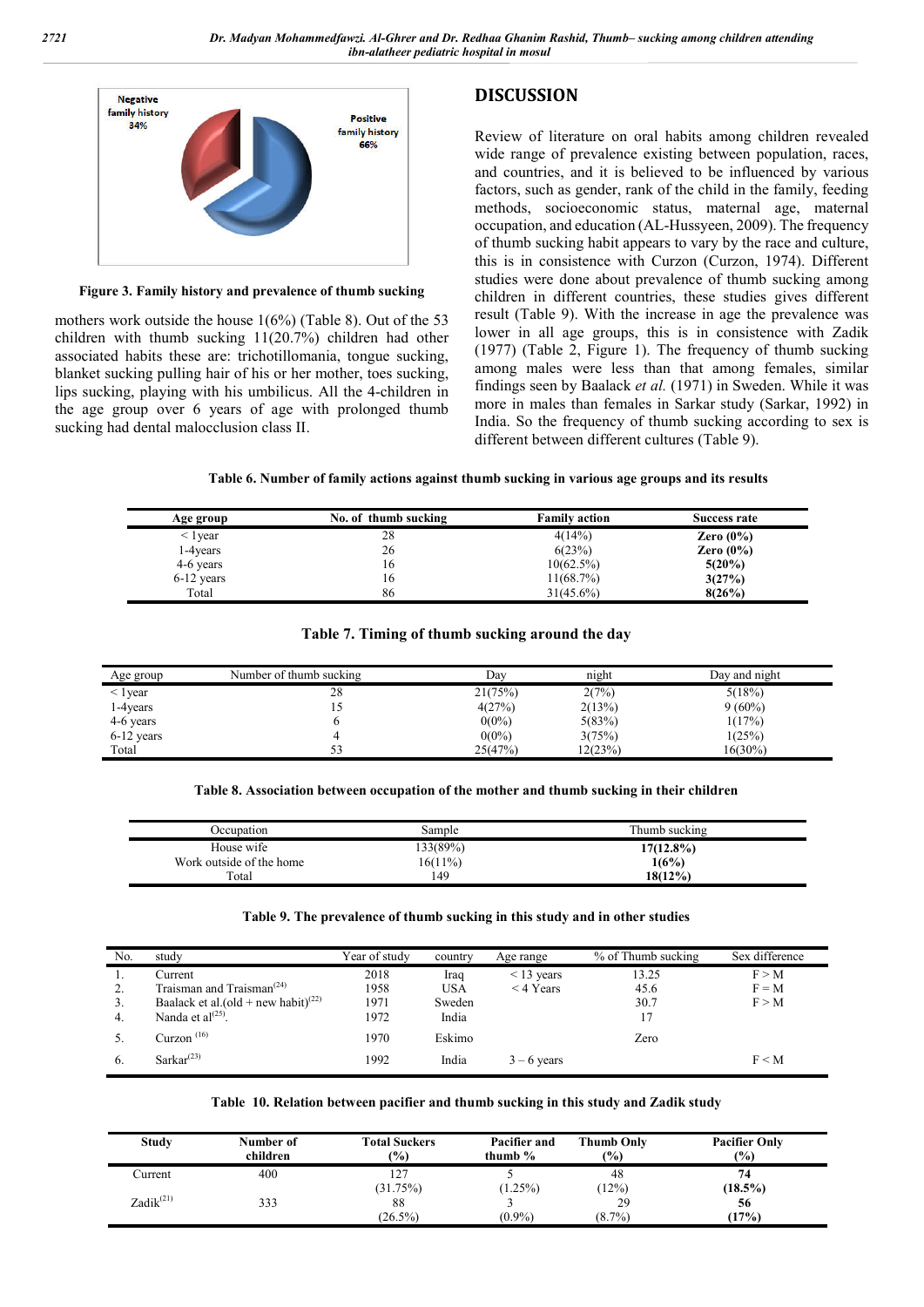Thumb sucking was more among children from urban areas, this is in consistence with sarkar's study who stated that thumb sucking was more in cities (Sarkar *et al.,* 1992). Calsti, Cohen and falls report significantly more oral habits in the higher Socioeconomic group than in the middle and low group (2) (Table 3). Children on breast feeding show less thumb sucking than children on bottle or combined breast and bottle feeding, this is in consistence with sarkar study (Sarkar *et al.,* 1992) (Table 4). Thumb sucking was less in children use pacifier in their early infancy, this is in consistence with Zadik study who stats that offering the use of a pacifier may be of value because it might prevent the child from finger sucking which may cause greater damage (Zadik, 1977) (Table 11). Sixty six percent of thumb sucking children had positive family history, this is in consistence with Larsson who stated that, there was a correlation, however, between presence of thumb sucking and number of siblings with the same sucking habit (Larson, 1997). There is increase in the family action against the habit with the increase in age, this might reflect more parental concern about its dental complications and also because this habit was considered abnormal socially not accepted by the parents if it persist after 4 years of age (Table 7).

Out of the 31 family actions 23 (74%) were failed either because the habit is normal phenomenon and it is part of exploration of the surrounding by the infants, satisfying sucking urge and oral gratification in infants, negativism by toddlers, or on the top of the list because of the traditional wrong action done by the parents. However success in 8(26%) family action might be due to the habit stopped spontaneously in most of children by the age of 2-3 years and only few of them will continue to have the habit (McDonald, 1994). According to Peterson, tying the hand, stern admonition and punishment should be avoided (Peterson, 1968). Yanking a thumb from a newborn's mouth, Tabasco, socks, bandages, hand slapping, which mostly did not work. When it did, the result was a tense un happy child as much in need of comfort as ever, who might return to his or her thumb if under stress (Mackenzie, 1987). Most of the above mentioned ways were tried by the parents in our study and we notice only 2 (6%) actions was by advice and suggestion both of them give positive result (25%) and in both of them the age of thumb sucking children when they stopped the habit was above 3 years. Also one (3%) action which was also successful (12.5%) was by making the child interested with other things rather than his thumb. The best strategy for dealing with thumb sucking is to provide the child with evidence of interest in his or her wellbeing and other form of satisfaction (Colleen, 2011). Only one family action (3%) was by consultation of pediatrician, this reflect that the parents in our community still dealing with oral habits in their children in traditional ways without trying to get help from pediatrician or dentist. The maximum time of the habit among children less than one year of age is at daytime. This may be explained that children less than one year of age are with normal phenomenon for their age in exploring the surroundings by their mouth. While the maximum time of the habit among children above 4 years of age was at night this is probably because the child above 4years cannot take enough interest from the habitat daytime because he or she knew that his habit is considered wrong by their peers, siblings and parents. Thumb sucking at day and night and at sleeping time was an additional factors to the serious effect on dental occlusion because there is increase in the frequency, duration and intensity (Jenning, 1969; Baer, 1987) (Table 7).

Thumb sucking was more among children born to house wives 17 (12.8%) than children born to working mothers 1(6%), probably because 13(81%) of the working mothers were farmers from rural areas which as shown in Table 3 had less prevalence of the habit than children from cities. Also this might be because of the great difference between the size of the two samples 1:8.5 (Table -8). Thumb sucking is associated with other habits in 11 (20.7%) children. This is in consistence with other studies (Zadik, 1977; Baalack, 1971). All our 4 thumb sucking children above 6 years of age had class II malocclusion, there is great difference between the result in our study and other studies, this may be due to the small number of our sample compared for e.g. with 1258 children in Popovich study who found 41.9% of children above 6 years old with prolonged thumb sucking develop class II malocclusion (Popovich, 1973)

### **Conclusion**

Depending on result achieved in this study, the frequency of thumb sucking appears to vary by the race and culture. The habit decreases with increase in age spontaneously. It is more common in children from urban areas. It is less common in children on breastfeeding. It is less common in children use pacifier in their early life. The parental concern about the habit is greater among children above 4 years of age, and most of the parental actions are traditional wrong ways, most of them failed. The maximum time of the habit was during the night and sleeping time in children above 4 years old which is an additional factor in causing increase risk of dental malocclusion.

#### **Recommendations**

Pediatrician should be more concerned about the bad effects of thumb sucking and should offer a proper advice to the parents about this habit. If necessary a pacifier may be a substitute of choice in thumb sucking because it is more readily given up at a later age than thumb sucking, with less dental malocclusion. Further studies about non-dental treatment of thumb sucking and proper follow up to find it's result is needed to be done in the future.

## **REFERENCES**

- Aarts C., Hörnell A., Kylberg E., Hofvander Y., Gebre-Medhin M. 1999. Breastfeeding patterns in relation to thumb sucking and pacifier use. *Pediatrics*, 104(4):e50.
- Al-Hussyeen A., Baidas L. 2009. Prevalence of nonnutritive sucking habits among Saudi children and its effect on primary dentition. *Pak Oral Dent J.,* Jun;29(1):69–78.
- American Academy of Pediatrics Task Force on Sudden Infant Death Syndrome. The changing concept of sudden infant death syndrome: diagnostic coding shifts, controversies regarding the sleeping environment, and new variables to consider in reducing risk. Pediatrics 2005;116(5):1245-55.
- Baalack IB., Firsk AK. 1971. Finger sucking in children. *Acta. Odont. Scand.,* 29:499-512
- Baer PN., laster M. 1987. The thumb, the pacifier, the eruption tooth and a beautiful smile. *J Pediatr.,* 11:113-9.
- Calasti LJP., Cohen MM., False MH. 1960. Correlation between malocclusion, oral habits and socioeconomical level of preschool children. *J Dent Res.,* 39:450 – 3.
- Christensen JR., Fields HW., Adair SM. 2005. Oral habits. In: Pinkham JR, Casamassimo PS, McTigue DJ, Nowak AJ,